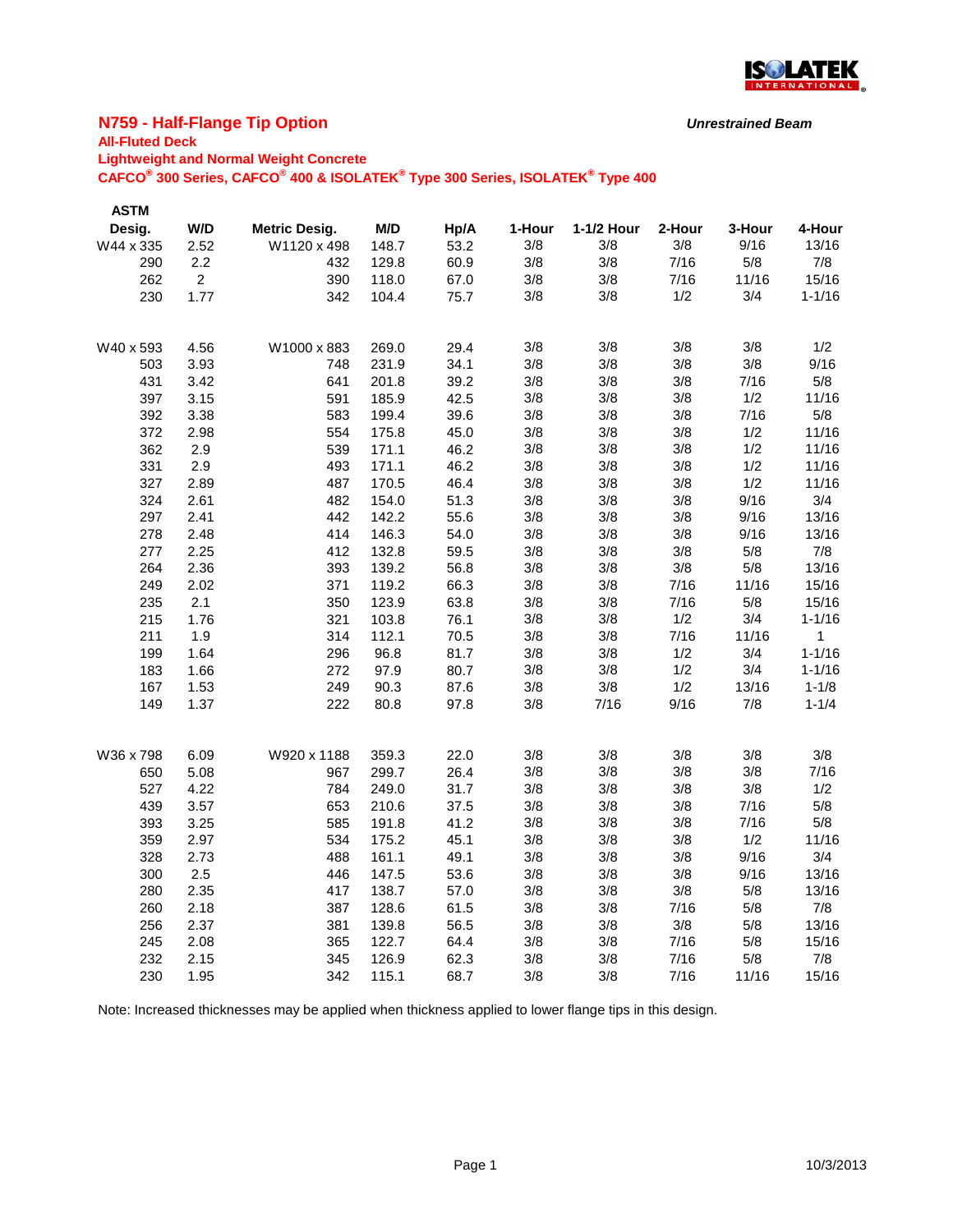

### **N759 - Half-Flange Tip Option**

# **All-Fluted Deck**

**Lightweight and Normal Weight Concrete**

**CAFCO® 300 Series, CAFCO® 400 & ISOLATEK® Type 300 Series, ISOLATEK® Type 400**

| <b>ASTM</b><br>Desig. | W/D  | <b>Metric Desig.</b> | M/D   | Hp/A  | 1-Hour | 1-1/2 Hour | 2-Hour | 3-Hour     | 4-Hour      |
|-----------------------|------|----------------------|-------|-------|--------|------------|--------|------------|-------------|
| W36 x 210             | 1.96 | W920 x 313           | 115.6 | 68.4  | 3/8    | 3/8        | 7/16   | 11/16      | 15/16       |
| 194                   | 1.81 | 289                  | 106.8 | 74.0  | 3/8    | 3/8        | 1/2    | 3/4        | $\mathbf 1$ |
| 182                   | 1.72 | 271                  | 101.5 | 77.9  | 3/8    | 3/8        | 1/2    | 3/4        | $1 - 1/16$  |
| 170                   | 1.6  | 253                  | 94.4  | 83.7  | 3/8    | 3/8        | 1/2    | 13/16      | $1 - 1/8$   |
| 160                   | 1.51 | 238                  | 89.1  | 88.7  | 3/8    | 7/16       | 9/16   | 13/16      | $1 - 3/16$  |
| 150                   | 1.43 | 223                  | 84.4  | 93.7  | 3/8    | 7/16       | 9/16   | 7/8        | $1 - 3/16$  |
| 135                   | 1.29 | 201                  | 76.1  | 103.9 | 3/8    | 7/16       | 9/16   | 15/16      | $1 - 5/16$  |
|                       |      |                      |       |       |        |            |        |            |             |
| W33 x 387             | 3.31 | W840 x 576           | 195.3 | 40.5  | 3/8    | 3/8        | 3/8    | 7/16       | 5/8         |
| 354                   | 3.05 | 527                  | 180.0 | 43.9  | 3/8    | 3/8        | 3/8    | 1/2        | 11/16       |
| 318                   | 2.77 | 473                  | 163.4 | 48.4  | 3/8    | 3/8        | 3/8    | 1/2        | 3/4         |
| 291                   | 2.55 | 433                  | 150.5 | 52.5  | 3/8    | 3/8        | 3/8    | 9/16       | 13/16       |
| 263                   | 2.33 | 392                  | 137.5 | 57.5  | 3/8    | 3/8        | 3/8    | 5/8        | 13/16       |
| 241                   | 2.13 | 359                  | 125.7 | 62.9  | 3/8    | 3/8        | 7/16   | 5/8        | 7/8         |
| 221                   | 1.97 | 329                  | 116.2 | 68.0  | 3/8    | 3/8        | 7/16   | 11/16      | 15/16       |
| 201                   | 1.79 | 299                  | 105.6 | 74.9  | 3/8    | 3/8        | 1/2    | 3/4        | 1           |
| 169                   | 1.7  | 251                  | 100.3 | 78.8  | 3/8    | 3/8        | 1/2    | 3/4        | $1 - 1/16$  |
| 152                   | 1.53 | 226                  | 90.3  | 87.6  | 3/8    | 3/8        | 1/2    | 13/16      | $1 - 1/8$   |
| 141                   | 1.43 | 210                  | 84.4  | 93.7  | 3/8    | 7/16       | 9/16   | 7/8        | $1 - 3/16$  |
| 130                   | 1.32 | 193                  | 77.9  | 101.5 | 3/8    | 7/16       | 9/16   | 7/8        | $1 - 1/4$   |
| 118                   | 1.21 | 176                  | 71.4  | 110.7 | 3/8    | 1/2        | $5/8$  | 15/16      | $1 - 3/8$   |
| W30 x 391             | 3.59 | W760 x 582           | 211.8 | 37.3  | 3/8    | 3/8        | 3/8    | 7/16       | 5/8         |
| 357                   | 3.31 | 531                  | 195.3 | 40.5  | 3/8    | 3/8        | 3/8    | 7/16       | 5/8         |
| 326                   | 3.05 | 484                  | 180.0 | 43.9  | 3/8    | 3/8        | 3/8    | 1/2        | 11/16       |
| 292                   | 2.73 | 434                  | 161.1 | 49.1  | 3/8    | 3/8        | 3/8    | 9/16       | 3/4         |
| 261                   | 2.46 | 389                  | 145.1 | 54.5  | 3/8    | 3/8        | 3/8    | 9/16       | 13/16       |
| 235                   | 2.24 | 350                  | 132.2 | 59.8  | 3/8    | 3/8        | 3/8    | 5/8        | 7/8         |
| 211                   | 2.01 | 314                  | 118.6 | 66.7  | 3/8    | 3/8        | 7/16   | 11/16      | 15/16       |
| 191                   | 1.85 | 284                  | 109.2 | 72.4  | 3/8    | 3/8        | 7/16   | 11/16      | 1           |
| 173                   | 1.66 | 257                  | 97.9  | 80.7  | 3/8    | 3/8        | 1/2    | 3/4        | $1 - 1/16$  |
| 148                   | 1.64 | 220                  | 96.8  | 81.7  | 3/8    | 3/8        | 1/2    | 3/4        | $1 - 1/16$  |
| 132                   | 1.47 | 196                  | 86.7  | 91.1  | 3/8    | 7/16       | 9/16   | 13/16      | $1 - 3/16$  |
| 124                   | 1.39 | 185                  | 82.0  | 96.4  | 3/8    | 7/16       | 9/16   | 7/8        | $1 - 1/4$   |
| 116                   | 1.3  | 173                  | 76.7  | 103.1 | 3/8    | 7/16       | 9/16   | 15/16      | $1 - 5/16$  |
| 108                   | 1.21 | 161                  | 71.4  | 110.7 | 3/8    | 1/2        | 5/8    | 15/16      | $1 - 3/8$   |
| 99                    | 1.12 | 147                  | 66.1  | 119.6 | 3/8    | 1/2        | 5/8    | 1          | $1 - 7/16$  |
| 90                    | 1.02 | 134                  | 60.2  | 131.4 | 3/8    | 1/2        | 11/16  | $1 - 1/16$ | $1 - 1/2$   |
| W27 x 539             | 5.08 | W690 x 802           | 299.7 | 26.4  | 3/8    | 3/8        | 3/8    | 3/8        | 7/16        |
| 368                   | 3.64 | 548                  | 214.8 | 36.8  | 3/8    | 3/8        | 3/8    | 7/16       | 9/16        |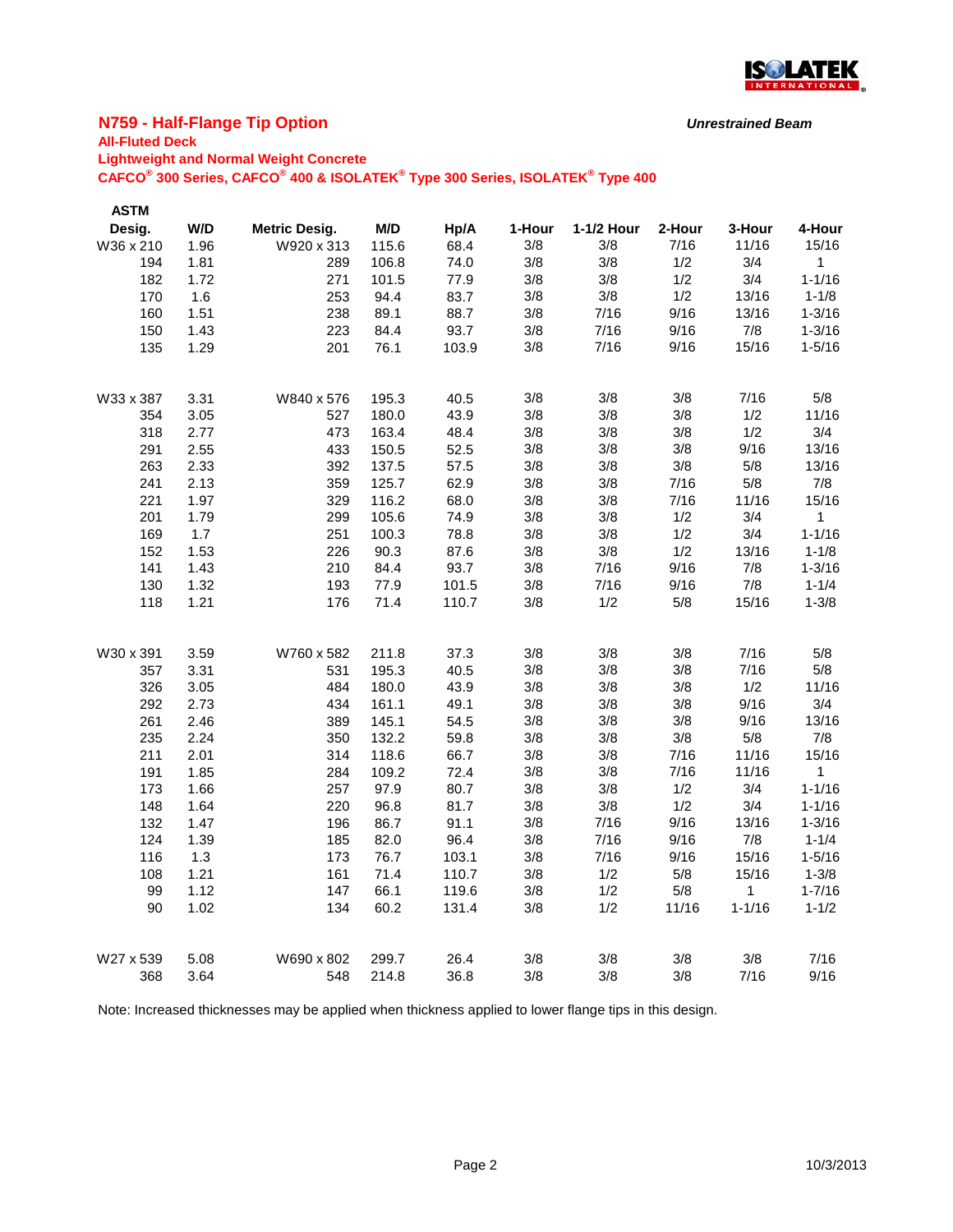

### **N759 - Half-Flange Tip Option**

# **All-Fluted Deck**

**Lightweight and Normal Weight Concrete**

**CAFCO® 300 Series, CAFCO® 400 & ISOLATEK® Type 300 Series, ISOLATEK® Type 400**

| W/D<br>Desig.<br>M/D<br>Hp/A<br>1-Hour<br>1-1/2 Hour<br>2-Hour<br>3-Hour<br><b>Metric Desig.</b><br>39.9<br>W27 x 336<br>3.36<br>W690 x 500<br>198.2<br>3/8<br>3/8<br>3/8<br>7/16<br>43.1<br>3/8<br>3/8<br>3.11<br>183.5<br>3/8<br>1/2<br>307<br>457<br>3/8<br>1/2<br>281<br>2.86<br>418<br>168.7<br>46.8<br>3/8<br>3/8<br>9/16<br>258<br>2.64<br>384<br>155.8<br>50.8<br>3/8<br>3/8<br>3/8<br>55.1<br>3/8<br>9/16<br>235<br>2.43<br>350<br>143.4<br>3/8<br>3/8<br>217<br>3/8<br>5/8<br>2.26<br>133.3<br>59.3<br>3/8<br>3/8<br>323<br>3/8<br>66.0<br>3/8<br>7/16<br>11/16<br>194<br>2.03<br>289<br>119.8<br>3/8<br>3/8<br>7/16<br>11/16<br>178<br>1.87<br>265<br>110.3<br>71.6<br>3/8<br>3/4<br>1.7<br>3/8<br>1/2<br>161<br>100.3<br>78.8<br>240<br>3/8<br>3/8<br>1/2<br>13/16<br>146<br>1.55<br>217<br>91.5<br>86.4 |              |
|----------------------------------------------------------------------------------------------------------------------------------------------------------------------------------------------------------------------------------------------------------------------------------------------------------------------------------------------------------------------------------------------------------------------------------------------------------------------------------------------------------------------------------------------------------------------------------------------------------------------------------------------------------------------------------------------------------------------------------------------------------------------------------------------------------------------|--------------|
|                                                                                                                                                                                                                                                                                                                                                                                                                                                                                                                                                                                                                                                                                                                                                                                                                      | 4-Hour       |
|                                                                                                                                                                                                                                                                                                                                                                                                                                                                                                                                                                                                                                                                                                                                                                                                                      | 5/8          |
|                                                                                                                                                                                                                                                                                                                                                                                                                                                                                                                                                                                                                                                                                                                                                                                                                      | 11/16        |
|                                                                                                                                                                                                                                                                                                                                                                                                                                                                                                                                                                                                                                                                                                                                                                                                                      | 3/4          |
|                                                                                                                                                                                                                                                                                                                                                                                                                                                                                                                                                                                                                                                                                                                                                                                                                      | 3/4          |
|                                                                                                                                                                                                                                                                                                                                                                                                                                                                                                                                                                                                                                                                                                                                                                                                                      | 13/16        |
|                                                                                                                                                                                                                                                                                                                                                                                                                                                                                                                                                                                                                                                                                                                                                                                                                      | 7/8          |
|                                                                                                                                                                                                                                                                                                                                                                                                                                                                                                                                                                                                                                                                                                                                                                                                                      | 15/16        |
|                                                                                                                                                                                                                                                                                                                                                                                                                                                                                                                                                                                                                                                                                                                                                                                                                      | $\mathbf{1}$ |
|                                                                                                                                                                                                                                                                                                                                                                                                                                                                                                                                                                                                                                                                                                                                                                                                                      | $1 - 1/16$   |
|                                                                                                                                                                                                                                                                                                                                                                                                                                                                                                                                                                                                                                                                                                                                                                                                                      | $1 - 1/8$    |
| 92.0<br>85.9<br>3/8<br>3/8<br>1/2<br>129<br>1.56<br>192<br>13/16                                                                                                                                                                                                                                                                                                                                                                                                                                                                                                                                                                                                                                                                                                                                                     | $1 - 1/8$    |
| 82.0<br>96.4<br>3/8<br>7/16<br>9/16<br>7/8<br>114<br>1.39<br>170                                                                                                                                                                                                                                                                                                                                                                                                                                                                                                                                                                                                                                                                                                                                                     | $1 - 1/4$    |
| 73.2<br>108.1<br>3/8<br>102<br>1.24<br>7/16<br>5/8<br>15/16<br>152                                                                                                                                                                                                                                                                                                                                                                                                                                                                                                                                                                                                                                                                                                                                                   | $1 - 5/16$   |
| 94<br>1.15<br>116.5<br>1/2<br>5/8<br>1<br>140<br>67.9<br>3/8                                                                                                                                                                                                                                                                                                                                                                                                                                                                                                                                                                                                                                                                                                                                                         | $1 - 3/8$    |
| 84<br>60.8<br>1/2<br>$1 - 1/16$<br>1.03<br>125<br>130.1<br>3/8<br>11/16                                                                                                                                                                                                                                                                                                                                                                                                                                                                                                                                                                                                                                                                                                                                              | $1 - 1/2$    |
|                                                                                                                                                                                                                                                                                                                                                                                                                                                                                                                                                                                                                                                                                                                                                                                                                      |              |
| 3/8<br>3/8<br>3/8<br>3/8<br>W24 x 370<br>3.98<br>W610 x 551<br>234.8<br>33.7                                                                                                                                                                                                                                                                                                                                                                                                                                                                                                                                                                                                                                                                                                                                         | 9/16         |
| 3/8<br>36.6<br>3/8<br>3/8<br>7/16<br>3.66<br>498<br>215.9<br>335                                                                                                                                                                                                                                                                                                                                                                                                                                                                                                                                                                                                                                                                                                                                                     | 9/16         |
| 3/8<br>3/8<br>3/8<br>7/16<br>306<br>39.8<br>3.37<br>455<br>198.8                                                                                                                                                                                                                                                                                                                                                                                                                                                                                                                                                                                                                                                                                                                                                     | 5/8          |
| 3/8<br>1/2<br>279<br>3.11<br>415<br>183.5<br>43.1<br>3/8<br>3/8                                                                                                                                                                                                                                                                                                                                                                                                                                                                                                                                                                                                                                                                                                                                                      | 11/16        |
| 3/8<br>1/2<br>250<br>2.81<br>372<br>165.8<br>47.7<br>3/8<br>3/8                                                                                                                                                                                                                                                                                                                                                                                                                                                                                                                                                                                                                                                                                                                                                      | 3/4          |
| 3/8<br>9/16<br>229<br>2.6<br>153.4<br>51.5<br>3/8<br>3/8<br>341                                                                                                                                                                                                                                                                                                                                                                                                                                                                                                                                                                                                                                                                                                                                                      | 3/4          |
| 3/8<br>5/8<br>207<br>2.36<br>307<br>139.2<br>56.8<br>3/8<br>3/8                                                                                                                                                                                                                                                                                                                                                                                                                                                                                                                                                                                                                                                                                                                                                      | 13/16        |
| 2.2<br>3/8<br>5/8<br>192<br>285<br>129.8<br>60.9<br>3/8<br>7/16                                                                                                                                                                                                                                                                                                                                                                                                                                                                                                                                                                                                                                                                                                                                                      | 7/8          |
| 2.03<br>3/8<br>3/8<br>176<br>262<br>119.8<br>66.0<br>7/16<br>11/16                                                                                                                                                                                                                                                                                                                                                                                                                                                                                                                                                                                                                                                                                                                                                   | 15/16        |
| 162<br>3/8<br>3/8<br>1.88<br>241<br>110.9<br>71.3<br>7/16<br>11/16                                                                                                                                                                                                                                                                                                                                                                                                                                                                                                                                                                                                                                                                                                                                                   | $\mathbf{1}$ |
| 1.7<br>3/8<br>3/4<br>146<br>217<br>100.3<br>78.8<br>3/8<br>1/2                                                                                                                                                                                                                                                                                                                                                                                                                                                                                                                                                                                                                                                                                                                                                       | $1 - 1/16$   |
| 3/8<br>90.9<br>3/8<br>1/2<br>13/16<br>131<br>1.54<br>195<br>87.0                                                                                                                                                                                                                                                                                                                                                                                                                                                                                                                                                                                                                                                                                                                                                     | $1 - 1/8$    |
| 9/16<br>7/8<br>81.4<br>97.1<br>3/8<br>7/16<br>117<br>1.38<br>174                                                                                                                                                                                                                                                                                                                                                                                                                                                                                                                                                                                                                                                                                                                                                     | $1 - 1/4$    |
| 3/8<br>7/16<br>5/8<br>15/16<br>104<br>1.24<br>73.2<br>108.1<br>155                                                                                                                                                                                                                                                                                                                                                                                                                                                                                                                                                                                                                                                                                                                                                   | $1 - 5/16$   |
| 9/16<br>7/8<br>1.4<br>3/8<br>7/16<br>103<br>82.6<br>95.7<br>153                                                                                                                                                                                                                                                                                                                                                                                                                                                                                                                                                                                                                                                                                                                                                      | $1 - 1/4$    |
| 94<br>1.28<br>75.5<br>104.7<br>7/16<br>9/16<br>140<br>3/8<br>15/16                                                                                                                                                                                                                                                                                                                                                                                                                                                                                                                                                                                                                                                                                                                                                   | $1 - 5/16$   |
| 84<br>3/8<br>5/8<br>1.15<br>125<br>67.9<br>116.5<br>1/2<br>1                                                                                                                                                                                                                                                                                                                                                                                                                                                                                                                                                                                                                                                                                                                                                         | $1 - 3/8$    |
| 62.0<br>3/8<br>1/2<br>11/16<br>$1 - 1/16$<br>76<br>1.05<br>113<br>127.6                                                                                                                                                                                                                                                                                                                                                                                                                                                                                                                                                                                                                                                                                                                                              | $1 - 1/2$    |
| 68<br>0.94<br>55.5<br>9/16<br>11/16<br>101<br>142.5<br>3/8<br>$1 - 1/8$                                                                                                                                                                                                                                                                                                                                                                                                                                                                                                                                                                                                                                                                                                                                              | $1 - 9/16$   |
| 62<br>9/16<br>3/4<br>0.93<br>92<br>54.9<br>144.1<br>3/8<br>$1 - 1/8$                                                                                                                                                                                                                                                                                                                                                                                                                                                                                                                                                                                                                                                                                                                                                 | $1 - 9/16$   |
| 55<br>163.4<br>3/8<br>3/4<br>0.82<br>82<br>48.4<br>9/16<br>$1 - 3/16$                                                                                                                                                                                                                                                                                                                                                                                                                                                                                                                                                                                                                                                                                                                                                | $1 - 11/16$  |
| 3/8<br>3/8<br>3/8<br>9/16<br>2.5<br>53.6<br>W21 x 201<br>147.5                                                                                                                                                                                                                                                                                                                                                                                                                                                                                                                                                                                                                                                                                                                                                       |              |
| W530 x 300<br>3/8<br>3/8<br>3/8<br>5/8<br>182<br>272<br>58.8<br>2.28<br>134.5                                                                                                                                                                                                                                                                                                                                                                                                                                                                                                                                                                                                                                                                                                                                        | 13/16        |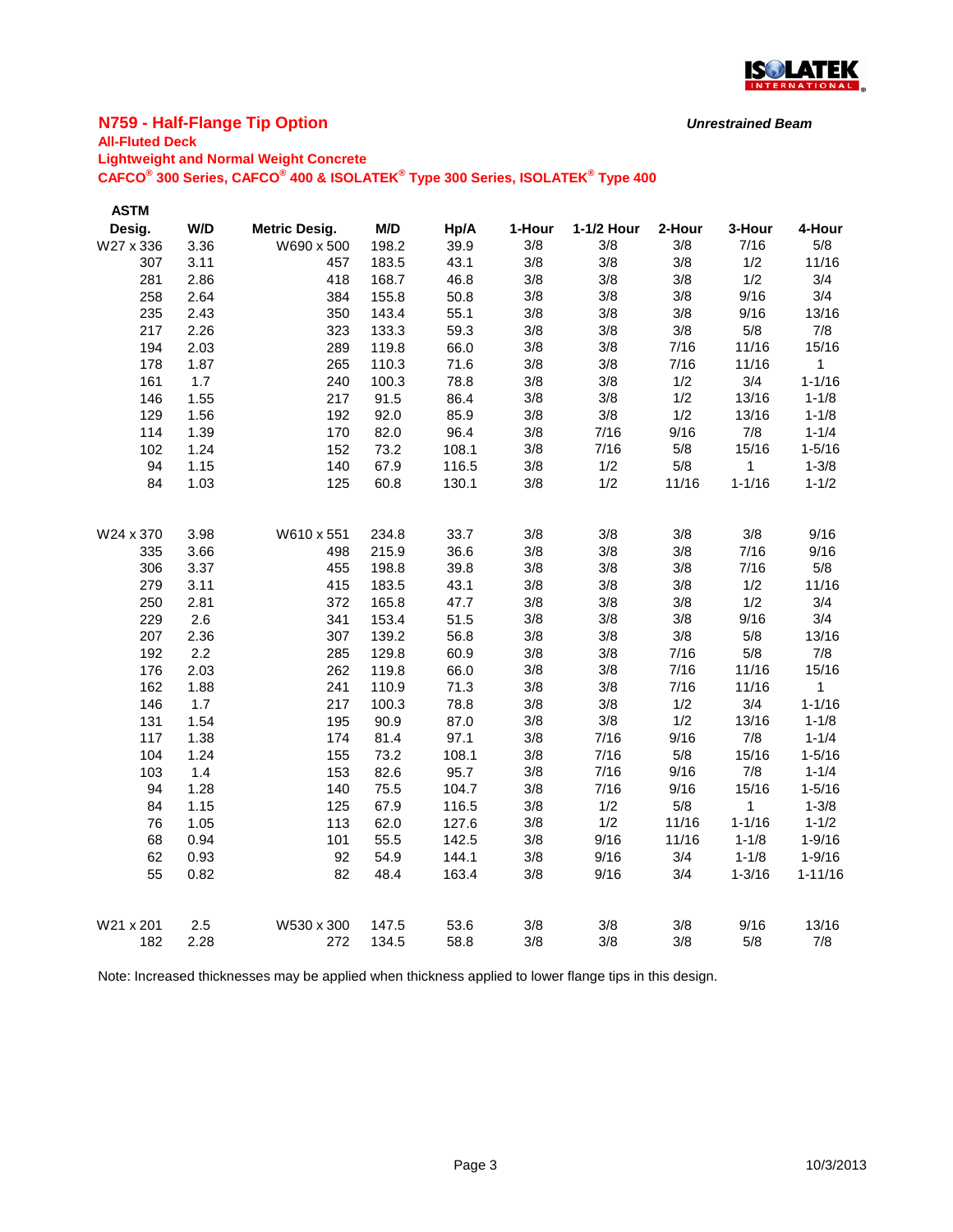

### **N759 - Half-Flange Tip Option**

# **All-Fluted Deck**

| <b>Lightweight and Normal Weight Concrete</b><br>CAFCO <sup>®</sup> 300 Series, CAFCO <sup>®</sup> 400 & ISOLATEK <sup>®</sup> Type 300 Series, ISOLATEK <sup>®</sup> Type 400 |      |                      |       |       |        |            |        |             |             |  |
|--------------------------------------------------------------------------------------------------------------------------------------------------------------------------------|------|----------------------|-------|-------|--------|------------|--------|-------------|-------------|--|
| <b>ASTM</b>                                                                                                                                                                    |      |                      |       |       |        |            |        |             |             |  |
| Desig.                                                                                                                                                                         | W/D  | <b>Metric Desig.</b> | M/D   | Hp/A  | 1-Hour | 1-1/2 Hour | 2-Hour | 3-Hour      | 4-Hour      |  |
| W21 x 166                                                                                                                                                                      | 2.09 | W530 x 248           | 123.3 | 64.1  | 3/8    | 3/8        | 7/16   | 5/8         | 15/16       |  |
| 147                                                                                                                                                                            | 1.87 | 219                  | 110.3 | 71.6  | 3/8    | 3/8        | 7/16   | 11/16       | $\mathbf 1$ |  |
| 132                                                                                                                                                                            | 1.68 | 196                  | 99.1  | 79.8  | 3/8    | 3/8        | 1/2    | 3/4         | $1 - 1/16$  |  |
| 122                                                                                                                                                                            | 1.57 | 182                  | 92.6  | 85.3  | 3/8    | 3/8        | 1/2    | 13/16       | $1 - 1/8$   |  |
| 111                                                                                                                                                                            | 1.43 | 165                  | 84.4  | 93.7  | 3/8    | 7/16       | 9/16   | 7/8         | $1 - 3/16$  |  |
| 101                                                                                                                                                                            | 1.3  | 150                  | 76.7  | 103.1 | 3/8    | 7/16       | 9/16   | 15/16       | $1 - 5/16$  |  |
| 93                                                                                                                                                                             | 1.4  | 138                  | 82.6  | 95.7  | 3/8    | 7/16       | 9/16   | 7/8         | $1 - 1/4$   |  |
| 83                                                                                                                                                                             | 1.26 | 123                  | 74.3  | 106.3 | 3/8    | 7/16       | 5/8    | 15/16       | $1 - 5/16$  |  |
| 73                                                                                                                                                                             | 1.11 | 109                  | 65.5  | 120.7 | 3/8    | 1/2        | 5/8    | $\mathbf 1$ | $1 - 7/16$  |  |
| 68                                                                                                                                                                             | 1.04 | 101                  | 61.4  | 128.8 | 3/8    | 1/2        | 11/16  | $1 - 1/16$  | $1 - 1/2$   |  |
| 62                                                                                                                                                                             | 0.95 | 92                   | 56.1  | 141.0 | 3/8    | 9/16       | 11/16  | $1 - 1/8$   | $1 - 9/16$  |  |
| 57                                                                                                                                                                             | 0.95 | 85                   | 56.1  | 141.0 | 3/8    | 9/16       | 11/16  | $1 - 1/8$   | $1 - 9/16$  |  |
| 55                                                                                                                                                                             | 0.85 | 82                   | 50.2  | 157.6 | 3/8    | 9/16       | 3/4    | $1 - 3/16$  | $1 - 11/16$ |  |
| 50                                                                                                                                                                             | 0.83 | 74                   | 49.0  | 161.4 | 3/8    | 9/16       | 3/4    | $1 - 3/16$  | $1 - 11/16$ |  |
| 48                                                                                                                                                                             | 0.75 | 72                   | 44.3  | 178.6 | 7/16   | 5/8        | 13/16  | $1 - 1/4$   | $1 - 13/16$ |  |
| 44                                                                                                                                                                             | 0.74 | 66                   | 43.7  | 181.1 | 7/16   | 5/8        | 13/16  | $1 - 1/4$   | $1 - 13/16$ |  |
| W18 x 175                                                                                                                                                                      | 2.46 | W460 x 260           | 145.1 | 54.5  | 3/8    | 3/8        | 3/8    | 9/16        | 13/16       |  |
| 158                                                                                                                                                                            | 2.24 | 235                  | 132.2 | 59.8  | 3/8    | 3/8        | 3/8    | 5/8         | 7/8         |  |
| 143                                                                                                                                                                            | 2.05 | 213                  | 121.0 | 65.4  | 3/8    | 3/8        | 7/16   | 11/16       | 15/16       |  |
| 130                                                                                                                                                                            | 1.88 | 193                  | 110.9 | 71.3  | 3/8    | 3/8        | 7/16   | 11/16       | 1           |  |
| 119                                                                                                                                                                            | 1.72 | 177                  | 101.5 | 77.9  | 3/8    | 3/8        | 1/2    | 3/4         | $1 - 1/16$  |  |
| 106                                                                                                                                                                            | 1.55 | 158                  | 91.5  | 86.4  | 3/8    | 3/8        | 1/2    | 13/16       | $1 - 1/8$   |  |
| 97                                                                                                                                                                             | 1.42 | 144                  | 83.8  | 94.4  | 3/8    | 7/16       | 9/16   | 7/8         | $1 - 3/16$  |  |
| 86                                                                                                                                                                             | 1.27 | 128                  | 74.9  | 105.5 | 3/8    | 7/16       | 5/8    | 15/16       | $1 - 5/16$  |  |
| 76                                                                                                                                                                             | 1.13 | 113                  | 66.7  | 118.6 | 3/8    | 1/2        | 5/8    | 1           | $1 - 7/16$  |  |
| 71                                                                                                                                                                             | 1.22 | 106                  | 72.0  | 109.8 | 3/8    | 7/16       | 5/8    | 15/16       | $1 - 5/16$  |  |
| 65                                                                                                                                                                             | 1.13 | 97                   | 66.7  | 118.6 | 3/8    | 1/2        | 5/8    | 1           | $1 - 7/16$  |  |
| 60                                                                                                                                                                             | 1.04 | 89                   | 61.4  | 128.8 | 3/8    | 1/2        | 11/16  | $1 - 1/16$  | $1 - 1/2$   |  |
| 55                                                                                                                                                                             | 0.96 | 82                   | 56.6  | 139.6 | 3/8    | 9/16       | 11/16  | $1 - 1/8$   | $1 - 9/16$  |  |
| 50                                                                                                                                                                             | 0.88 | 74                   | 51.9  | 152.3 | 3/8    | 9/16       | 3/4    | $1 - 3/16$  | $1 - 5/8$   |  |
| 46                                                                                                                                                                             | 0.87 | 68                   | 51.3  | 154.0 | 3/8    | 9/16       | 3/4    | $1 - 3/16$  | $1 - 5/8$   |  |
| 40                                                                                                                                                                             | 0.76 | 60                   | 44.8  | 176.3 | 7/16   | 5/8        | 13/16  | $1 - 1/4$   | $1 - 3/4$   |  |
| 35                                                                                                                                                                             | 0.67 | 52                   | 39.5  | 200.0 | 7/16   | 5/8        | 7/8    | $1 - 3/8$   | $1 - 7/8$   |  |
| W16 x 100                                                                                                                                                                      | 1.59 | W410 x 149           | 93.8  | 84.3  | 3/8    | 3/8        | 1/2    | 13/16       | $1 - 1/8$   |  |
| 89                                                                                                                                                                             | 1.43 | 132                  | 84.4  | 93.7  | 3/8    | 7/16       | 9/16   | 7/8         | $1 - 3/16$  |  |
| 77                                                                                                                                                                             | 1.25 | 114                  | 73.8  | 107.2 | 3/8    | 7/16       | 5/8    | 15/16       | $1 - 5/16$  |  |
| 67                                                                                                                                                                             | 1.09 | 100                  | 64.3  | 122.9 | 3/8    | 1/2        | 11/16  | 1           | $1 - 7/16$  |  |

Note: Increased thicknesses may be applied when thickness applied to lower flange tips in this design.

 1.09 85 64.3 122.9 3/8 1/2 11/16 1 1-7/16 0.96 74 56.6 139.6 3/8 9/16 11/16 1-1/8 1-9/16 0.87 67 51.3 154.0 3/8 9/16 3/4 1-3/16 1-5/8

*Unrestrained Beam*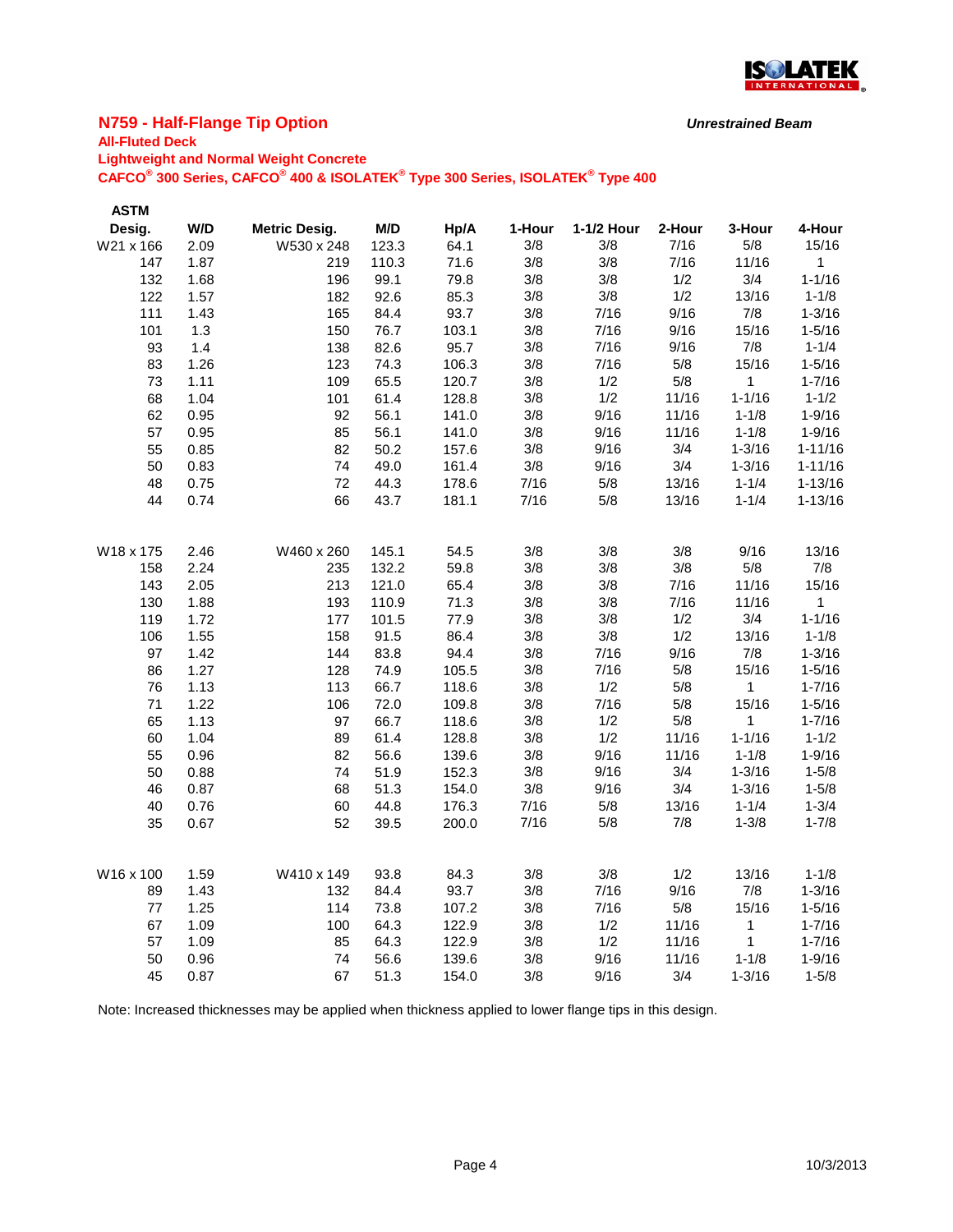

### **N759 - Half-Flange Tip Option**

## **All-Fluted Deck**

**Lightweight and Normal Weight Concrete**

**CAFCO® 300 Series, CAFCO® 400 & ISOLATEK® Type 300 Series, ISOLATEK® Type 400**

| <b>ASTM</b> |       |                      |       |       |        |            |        |                |                |
|-------------|-------|----------------------|-------|-------|--------|------------|--------|----------------|----------------|
| Desig.      | W/D   | <b>Metric Desig.</b> | M/D   | Hp/A  | 1-Hour | 1-1/2 Hour | 2-Hour | 3-Hour         | 4-Hour         |
| W16 x 40    | 0.78  | W410 x 60            | 46.0  | 171.8 | 7/16   | 5/8        | 13/16  | $1 - 1/4$      | $1 - 3/4$      |
| 36          | 0.7   | 53                   | 41.3  | 191.4 | 7/16   | 5/8        | 7/8    | $1 - 5/16$     | $1 - 7/8$      |
| 31          | 0.66  | 46                   | 38.9  | 203.0 | 7/16   | 11/16      | 7/8    | $1 - 3/8$      | $1 - 15/16$    |
| 26          | 0.55  | 39                   | 32.5  | 243.6 | 1/2    | 3/4        | 15/16  | $1 - 1/2$      | $2 - 1/8$      |
|             |       |                      |       |       |        |            |        |                |                |
| W14 x 808   | 8.75  | W360 x 1202          | 516.3 | 15.3  | 3/8    | 3/8        | 3/8    | 3/8            | 3/8            |
| 730         | 8.08  | 1086                 | 476.7 | 16.6  | 3/8    | 3/8        | 3/8    | 3/8            | 3/8            |
| 665         | 7.49  | 990                  | 441.9 | 17.9  | 3/8    | 3/8        | 3/8    | 3/8            | 3/8            |
| 605         | 6.96  | 900                  | 410.6 | 19.3  | 3/8    | 3/8        | 3/8    | 3/8            | 3/8            |
| 550         | 6.43  | 818                  | 379.4 | 20.8  | 3/8    | 3/8        | 3/8    | 3/8            | 3/8            |
| 500         | 5.95  | 744                  | 351.1 | 22.5  | 3/8    | 3/8        | 3/8    | 3/8            | 3/8            |
| 455         | 5.53  | 677                  | 326.3 | 24.2  | 3/8    | 3/8        | 3/8    | 3/8            | 7/16           |
| 426         | 5.21  | 634                  | 307.4 | 25.7  | 3/8    | 3/8        | 3/8    | 3/8            | 7/16           |
| 398         | 4.93  | 592                  | 290.9 | 27.2  | 3/8    | 3/8        | 3/8    | 3/8            | 7/16           |
| 370         | 4.63  | 551                  | 273.2 | 28.9  | 3/8    | 3/8        | 3/8    | 3/8            | 1/2            |
| 342         | 4.32  | 509                  | 254.9 | 31.0  | 3/8    | 3/8        | 3/8    | 3/8            | 1/2            |
| 311         | 3.98  | 463                  | 234.8 | 33.7  | 3/8    | 3/8        | 3/8    | 3/8            | 9/16           |
| 283         | 3.66  | 421                  | 215.9 | 36.6  | 3/8    | 3/8        | 3/8    | 7/16           | 9/16           |
| 257         | 3.36  | 382                  | 198.2 | 39.9  | 3/8    | 3/8        | 3/8    | 7/16           | 5/8            |
| 233         | 3.08  | 347                  | 181.7 | 43.5  | 3/8    | 3/8        | 3/8    | 1/2            | 11/16          |
| 211         | 2.81  | 314                  | 165.8 | 47.7  | 3/8    | 3/8        | 3/8    | 1/2            | 3/4            |
| 193         | 2.6   | 287                  | 153.4 | 51.5  | 3/8    | 3/8        | 3/8    | 9/16           | 3/4            |
| 176         | 2.38  | 262                  | 140.4 | 56.3  | 3/8    | 3/8        | 3/8    | 9/16           | 13/16          |
| 159         | 2.16  | 237                  | 127.4 | 62.0  | 3/8    | 3/8        | 7/16   | 5/8            | 7/8            |
| 145         | 1.99  | 216                  | 117.4 | 67.3  | 3/8    | 3/8        | 7/16   | 11/16          | 15/16          |
| 132         | 1.89  | 196                  | 111.5 | 70.9  | 3/8    | 3/8        | 7/16   | 11/16          | $\mathbf 1$    |
| 120         | 1.71  | 179                  | 100.9 | 78.4  | 3/8    | 3/8        | 1/2    | 3/4            | $1 - 1/16$     |
| 109         | 1.57  | 162                  | 92.6  | 85.3  | 3/8    | 3/8        | 1/2    | 13/16          | $1 - 1/8$      |
| 99          | 1.43  | 147                  | 84.4  | 93.7  | 3/8    | 7/16       | 9/16   | 7/8            | $1 - 3/16$     |
| 90          | 1.31  | 134                  | 77.3  | 102.3 | 3/8    | 7/16       | 9/16   | 15/16          | $1 - 1/4$      |
| 82          | 1.45  | 122                  | 85.6  | 92.4  | 3/8    | 7/16       | 9/16   | 7/8            | $1 - 3/16$     |
| 74          | 1.32  | 110                  | 77.9  | 101.5 | 3/8    | 7/16       | 9/16   | 7/8            | $1 - 1/4$      |
| 68          | 1.22  | 101                  | 72.0  | 109.8 | 3/8    | 7/16       | 5/8    | 15/16          | $1 - 5/16$     |
| 61          | $1.1$ | 91                   | 64.9  | 121.8 | 3/8    | $1/2$      | $5/8$  | $\overline{1}$ | $1 - 7/16$     |
| 53          | 1.06  | 79                   | 62.5  | 126.4 | 3/8    | 1/2        | 11/16  | $1 - 1/16$     | $1 - 7/16$     |
| 48          | 0.97  | 72                   | 57.2  | 138.1 | 3/8    | 9/16       | 11/16  | $1 - 1/8$      | $1 - 9/16$     |
| 43          | 0.87  | 64                   | 51.3  | 154.0 | 3/8    | 9/16       | 3/4    | $1 - 3/16$     | $1 - 5/8$      |
| 38          | 0.8   | 57                   | 47.2  | 167.5 | 7/16   | 5/8        | 13/16  | $1 - 1/4$      | $1 - 3/4$      |
| 34          | 0.72  | 51                   | 42.5  | 186.1 | 7/16   | 5/8        | 13/16  | $1 - 5/16$     | $1 - 13/16$    |
| 30          | 0.64  | 45                   | 37.8  | 209.3 | 7/16   | 11/16      | 7/8    | $1 - 3/8$      | $1 - 15/16$    |
| 26          | 0.62  | 39                   | 36.6  | 216.1 | 7/16   | 11/16      | 7/8    | $1 - 3/8$      | $\overline{2}$ |
| 22          | 0.53  | 33                   | 31.3  | 252.8 | 1/2    | 3/4        | 15/16  | $1 - 1/2$      | $2 - 1/8$      |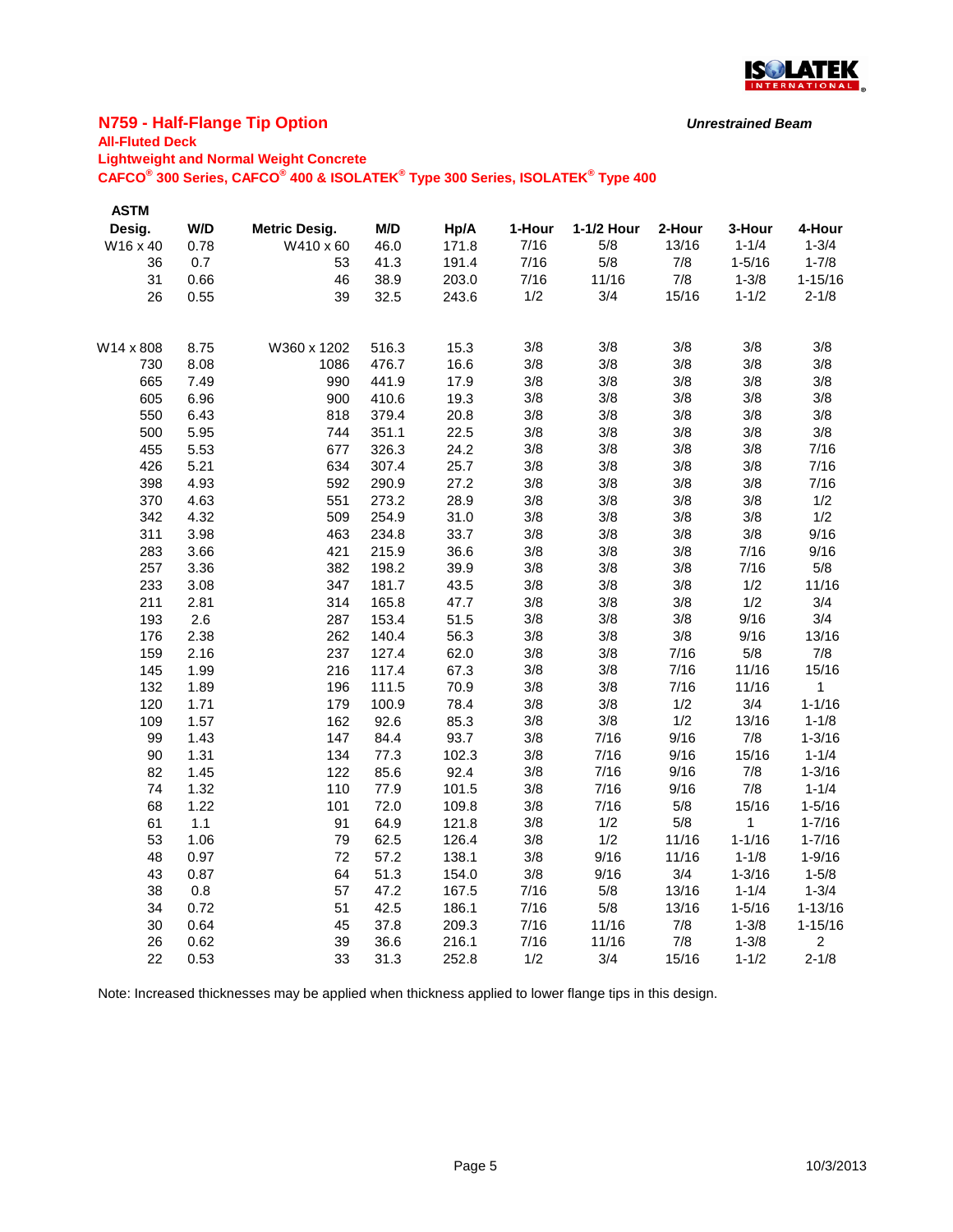

### **N759 - Half-Flange Tip Option**

## **All-Fluted Deck**

**Lightweight and Normal Weight Concrete**

**CAFCO® 300 Series, CAFCO® 400 & ISOLATEK® Type 300 Series, ISOLATEK® Type 400**

| <b>ASTM</b> |      |                      |       |       |        |            |            |             |                |
|-------------|------|----------------------|-------|-------|--------|------------|------------|-------------|----------------|
| Desig.      | W/D  | <b>Metric Desig.</b> | M/D   | Hp/A  | 1-Hour | 1-1/2 Hour | 2-Hour     | 3-Hour      | 4-Hour         |
| W12 x 336   | 4.85 | W310 x 500           | 286.2 | 27.6  | 3/8    | 3/8        | 3/8        | 3/8         | 7/16           |
| 305         | 4.49 | 454                  | 264.9 | 29.8  | 3/8    | 3/8        | 3/8        | 3/8         | 1/2            |
| 279         | 4.19 | 415                  | 247.2 | 32.0  | 3/8    | 3/8        | 3/8        | 3/8         | 1/2            |
| 252         | 3.84 | 375                  | 226.6 | 34.9  | 3/8    | 3/8        | 3/8        | 7/16        | 9/16           |
| 230         | 3.55 | 342                  | 209.5 | 37.7  | 3/8    | 3/8        | 3/8        | 7/16        | 5/8            |
| 210         | 3.27 | 313                  | 192.9 | 41.0  | 3/8    | 3/8        | 3/8        | 7/16        | 5/8            |
| 190         | 3    | 283                  | 177.0 | 44.7  | 3/8    | 3/8        | 3/8        | 1/2         | 11/16          |
| 170         | 2.72 | 253                  | 160.5 | 49.3  | 3/8    | 3/8        | 3/8        | 9/16        | 3/4            |
| 152         | 2.45 | 225                  | 144.6 | 54.7  | 3/8    | 3/8        | 3/8        | 9/16        | 13/16          |
| 136         | 2.23 | 202                  | 131.6 | 60.1  | 3/8    | 3/8        | 3/8        | 5/8         | 7/8            |
| 120         | 1.99 | 179                  | 117.4 | 67.3  | 3/8    | 3/8        | 7/16       | 11/16       | 15/16          |
| 106         | 1.77 | 158                  | 104.4 | 75.7  | 3/8    | 3/8        | 1/2        | 3/4         | $1 - 1/16$     |
| 96          | 1.61 | 143                  | 95.0  | 83.2  | 3/8    | 3/8        | 1/2        | 13/16       | $1 - 1/8$      |
| 87          | 1.47 | 129                  | 86.7  | 91.1  | 3/8    | 7/16       | 9/16       | 13/16       | $1 - 3/16$     |
| 79          | 1.34 | 117                  | 79.1  | 100.0 | 3/8    | 7/16       | 9/16       | 7/8         | $1 - 1/4$      |
| 72          | 1.23 | 107                  | 72.6  | 108.9 | 3/8    | 7/16       | 5/8        | 15/16       | $1 - 5/16$     |
| 65          | 1.11 | 97                   | 65.5  | 120.7 | 3/8    | 1/2        | 5/8        | 1           | $1 - 7/16$     |
| 58          | 1.1  | 86                   | 64.9  | 121.8 | 3/8    | 1/2        | 5/8        | 1           | $1 - 7/16$     |
| 53          | 1.02 | 79                   | 60.2  | 131.4 | 3/8    | 1/2        | 11/16      | $1 - 1/16$  | $1 - 1/2$      |
| 50          | 1.06 | 74                   | 62.5  | 126.4 | 3/8    | 1/2        | 11/16      | $1 - 1/16$  | $1 - 7/16$     |
| 45          | 0.97 | 67                   | 57.2  | 138.1 | 3/8    | 9/16       | 11/16      | $1 - 1/8$   | $1 - 9/16$     |
| 40          | 0.86 | 60                   | 50.7  | 155.8 | 3/8    | 9/16       | 3/4        | $1 - 3/16$  | $1 - 11/16$    |
| 35          | 0.81 | 52                   | 47.8  | 165.4 | 3/8    | 9/16       | 3/4        | $1 - 3/16$  | $1 - 11/16$    |
| 30          | 0.69 | 45                   | 40.7  | 194.2 | 7/16   | 5/8        | 7/8        | $1 - 5/16$  | $1 - 7/8$      |
| 26          | 0.61 | 39                   | 36.0  | 219.6 | 7/16   | 11/16      | 7/8        | $1 - 7/16$  | $\overline{c}$ |
| 22          | 0.62 | 33                   | 36.6  | 216.1 | 7/16   | 11/16      | 7/8        | $1 - 3/8$   | $\overline{2}$ |
| 19          | 0.54 | 28                   | 31.9  | 248.1 | 1/2    | 3/4        | 15/16      | $1 - 1/2$   | $2 - 1/8$      |
| 16          | 0.45 | 24                   | 26.6  | 297.7 | 9/16   | 13/16      | $1 - 1/16$ | $1 - 5/8$   | $2 - 5/16$     |
| 14          | 0.4  | 21                   | 23.6  | 335.0 | 9/16   | 13/16      | $1 - 1/16$ | $1 - 11/16$ | $2 - 7/16$     |
| W10 x 112   | 2.17 | W250 x 167           | 128.0 | 61.7  | 3/8    | 3/8        | 7/16       | 5/8         | 7/8            |
| 100         | 1.97 | 149                  | 116.2 | 68.0  | 3/8    | 3/8        | 7/16       | 11/16       | 15/16          |
| 88          | 1.74 | 131                  | 102.7 | 77.0  | 3/8    | 3/8        | 1/2        | 3/4         | $1 - 1/16$     |
| $77 \,$     | 1.54 | 115                  | 90.9  | 87.0  | 3/8    | 3/8        | 1/2        | 13/16       | $1 - 1/8$      |
| 68          | 1.38 | 101                  | 81.4  | 97.1  | 3/8    | 7/16       | 9/16       | 7/8         | $1 - 1/4$      |
| 60          | 1.22 | 89                   | 72.0  | 109.8 | 3/8    | 7/16       | 5/8        | 15/16       | $1 - 5/16$     |
| 54          | 1.11 | 80                   | 65.5  | 120.7 | 3/8    | 1/2        | 5/8        | 1           | $1 - 7/16$     |
| 49          | 1.01 | 73                   | 59.6  | 132.7 | 3/8    | 1/2        | 11/16      | $1 - 1/16$  | $1 - 1/2$      |
| 45          | 1.06 | 67                   | 62.5  | 126.4 | 3/8    | 1/2        | 11/16      | $1 - 1/16$  | $1 - 7/16$     |
| 39          | 0.92 | 58                   | 54.3  | 145.6 | 3/8    | 9/16       | 3/4        | $1 - 1/8$   | $1 - 5/8$      |
| 33          | 0.78 | 49                   | 46.0  | 171.8 | 7/16   | 5/8        | 13/16      | $1 - 1/4$   | $1 - 3/4$      |
| 30          | 0.8  | 45                   | 47.2  | 167.5 | 7/16   | 5/8        | 13/16      | $1 - 1/4$   | $1 - 3/4$      |